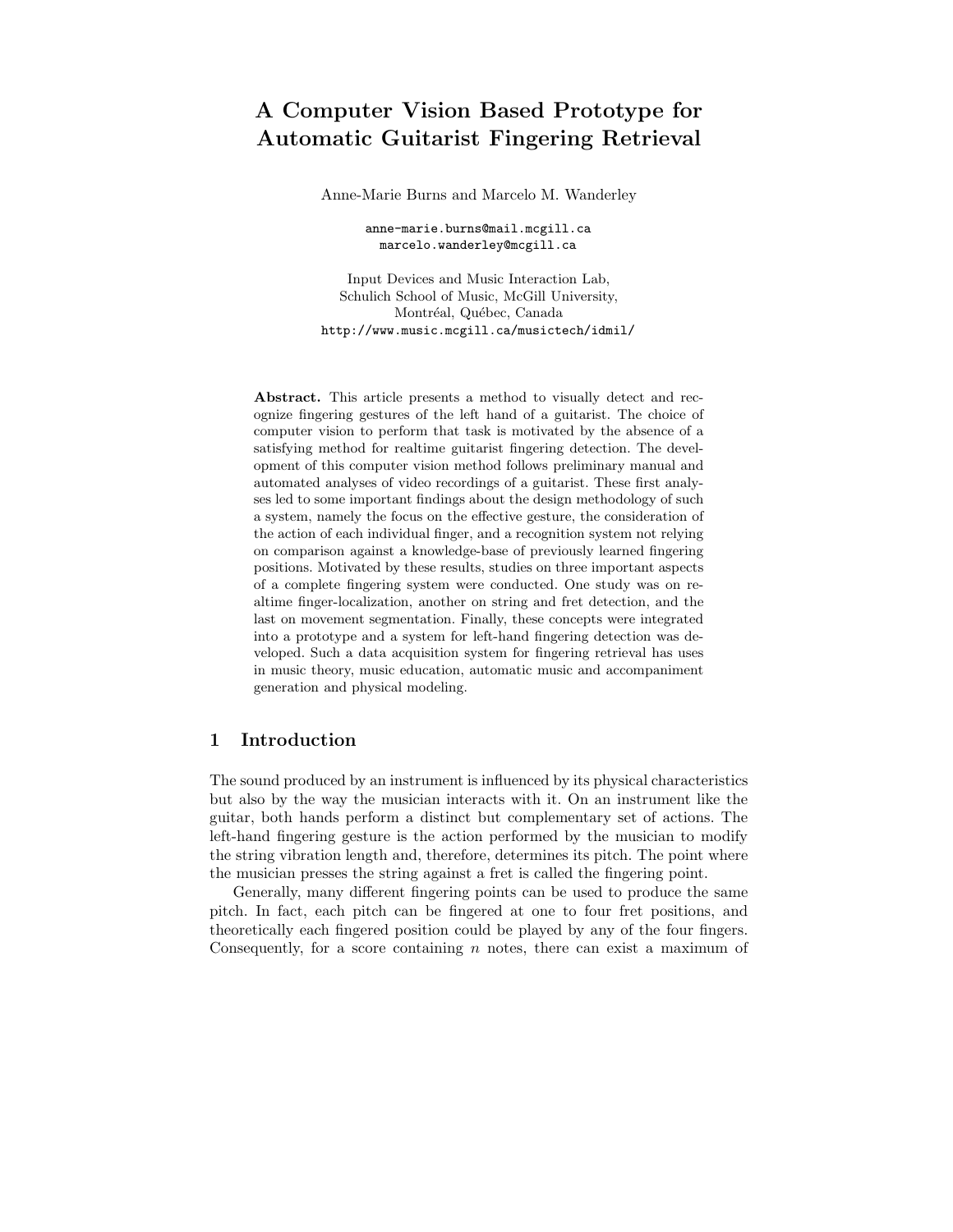$16^n$  combinations of (string, fret, finger). However, a professional musician will only consider a few of these possibilities. The choice of the appropriate fingering will therefore be determined by many factors, including philological analysis (interpretation of a sequence of notes), physical constraints due to the musical instrument, and biomechanical constraints in the musician-instrument interaction [16]. Although the appropriate fingering might be obvious and intuitive for the experienced musician, beginners will often need external guidance because fingering indications are not always included in scores [10, 11].

Realtime guitarist gestures have been used to control sound synthesis for approximately thirty years either by capturing these with devices added to traditional guitars or by using guitars-shaped controllers. In the 1970's, when the popularity and availability of keyboard synthesizers were growing, "it came to pass that guitar players would have the same performance potential as keyboard players" (ARP instruments advertisement cited by [18]). The desire to capture guitarist gestures in realtime to control sound effects and sound synthesis was born and is still an active research topic today. Commercial solutions exist for the acquisition of the left-hand fingering gesture of the guitarist but up to now, these solutions only solve the (string, fret) component of the problem.

Fingering retrieval is an important topic in music theory and performance. Guitarist fingering has being studied for educational purpose, to help beginners or non-musically trained amateurs [19, 13] and as a compositional help for nonguitarists [17]. It has also been studied for producing more realistic sounds in guitar physical models [6, 12] and in image modeling of a guitarist playing [8]. Also, it has impact in automatic music generation [4], and in score and tablature generation.

This articles presents an alternative method for real-time retrieval of the fingering information from a guitarist playing a musical excerpt. It relies on computer analysis of a video recording of the left hand of the guitarist and is inspired by the work of the composer Roberto Doati and InfoMus laboratory on the use of computer vision combine with color markers to detect guitarist fingering [7]. The first part of this article discusses the preliminary manual and automated analyses of multiple-view video recordings of a guitarist playing a variety of musical excerpts. The subsequent sections present studies on three aspects of visual analysis of a guitarist fingering: finger localization, string and fret detection, and movement segmentation. Finally, a system integrating these three components is presented and evaluated.

## 2 Preliminary Analysis

During the preliminary analysis, different camera views were evaluated (global view, front view, and top view). The aim was to find a viewpoint that allows the retrieval of the most information possible with the desired degree of accuracy and precision.

The top view (figure 1(b)) was retained for its interesting characteristics with respect to the problem, namely a detailed view of the fingers, the possibility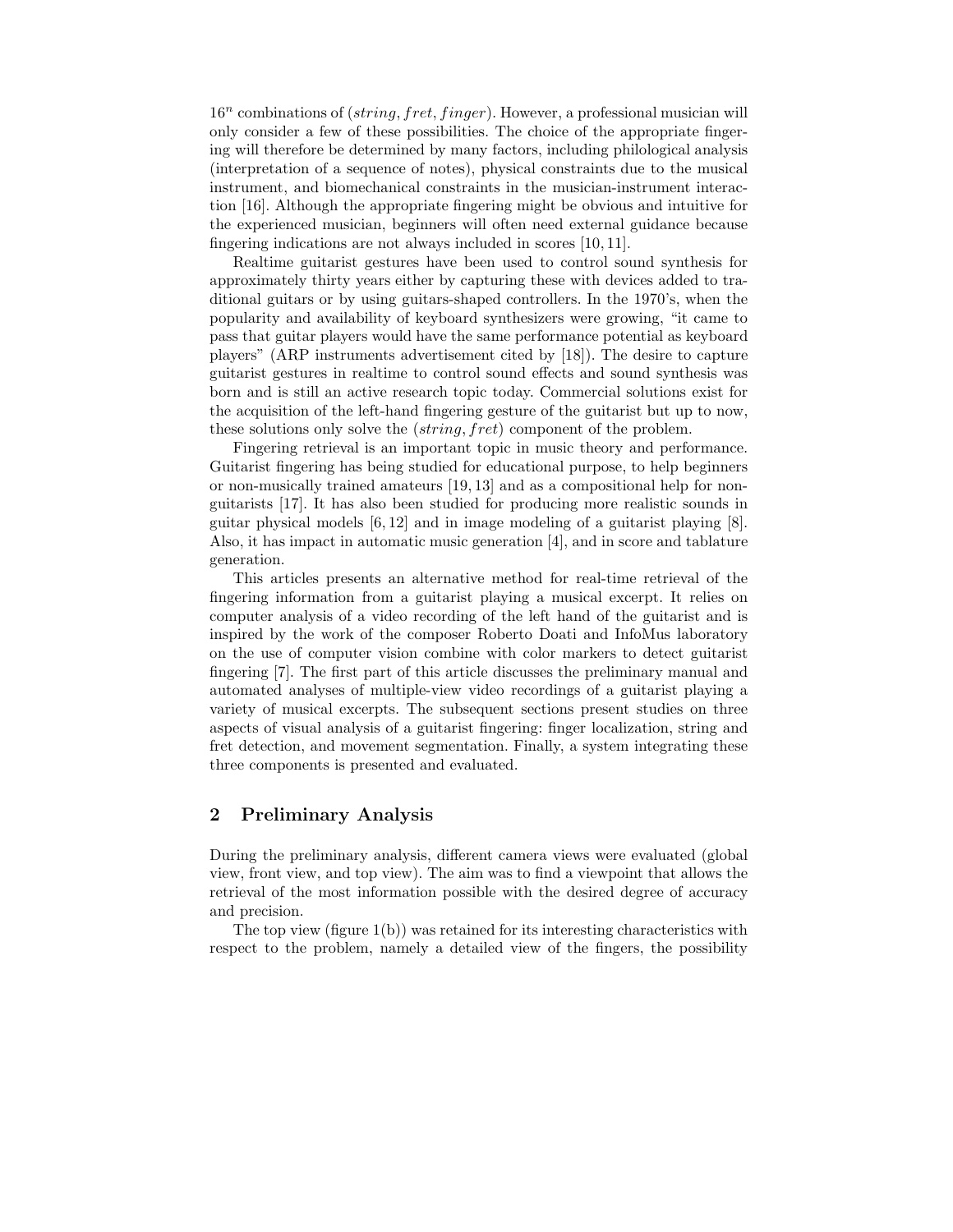

(a) Global view with zooms (b) Top view of the left hand

Fig. 1. Two different views of a guitarist playing captured from a camera on a tripod placed in front of the musician: (a) Global view with zoom on different zones for gesture analysis: facial expression and front view of right and left hands. (b) Top view of the left hand.

for string and fret detection, and the ability to observe finger-string proximity. However, slow motion observations of the video recording showed that the neck is subject to many ancillary movements. Preliminary automated tests have shown that this type of movement can influence the computer's capacity to correctly identify fingering. Consequently, the tripod was replaced by a camera mount on the guitar neck (figure 2). The preliminary automated fingering recognition



Fig. 2. Depiction of the guitar camera mount that was used to eliminate the ancillary gesture problem: (a) The camera mount installed on an electric guitar. (b) The camera on a classical guitar. In this example, the camera is placed to capture the first five frets.

tests were performed by comparing two top view recordings of a musician playing musical excerpts against top view images of previously recorded chords played by the same performer stored in the form of Hu moments vectors [14]. These tests allowed to identify three main issues: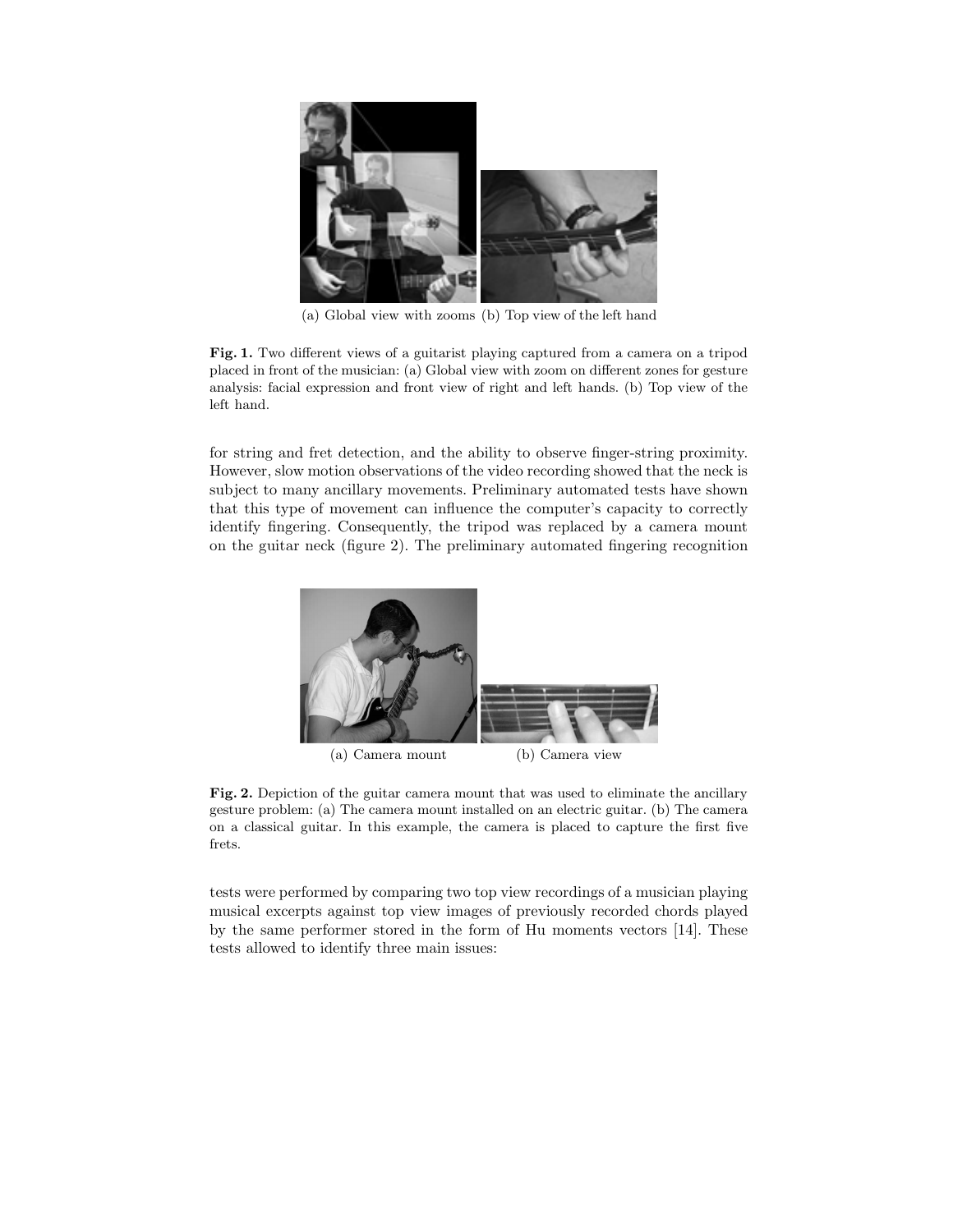- 1. Using an appearance based method limits the system to previously learned material.
- 2. Using the global shape of the hand limits the system to the recognition of chords.
- 3. Using a knowledge base makes the recognition time grow with the knowledge base size.

From the above issues, the main specifications for a fingering recognition system are:

- 1. Focus on effective gestures by further reducing the presence of ancillary movements and background elements.
- Use of a representation that considers the action of individual fingers.
- 3. Use of a recognition mechanism that eliminates the burden of a knowledge base and that is therefore not limited to previously learned material.

The first specification can be achieved using the guitar mount as presented in figure 2. In order to fulfill the other specifications, three studies were conducted. In a first study, the circular Hough transform was chosen to perform finger localization. The second study examined the use of the linear Hough transform for string and fret detection, and a third one explored movement segmentation.

# 3 Finger-Localization

The circular Hough transform algorithm used in this paper was developed and implemented in EyesWeb [3]. It presents the following interesting characteristics:

- 1. It demonstrated to have a high degree of precision and accuracy;
- 2. It can be applied in complex environments and with partial view of the hand;
- 3. It can work on edge versions of the images.

## 3.1 Circular Hough Transform

As illustrated in figure 3, the circular Hough transform [2] is applied on the binary silhouette image of the hand. The edge-image is obtained by applying the Canny edge detection algorithm [5] on the silhouette images. The circular Hough transform algorithm makes use of the fact that finger ends have a quasi-circular shape while the rest of the hand is more linearly shaped. In this algorithm, circles of a given radius are traced on the edge-images and regions with the highest match (many circles intersecting) are assumed to correspond to the center of fingertips.

# 4 String and Fret Detection

The localization of the fingertips allows to determine where each finger is in space. In the case of guitar fingering, this space can be defined in terms of string and fret coordinates. Prior to the detection stage, the region of interest (in that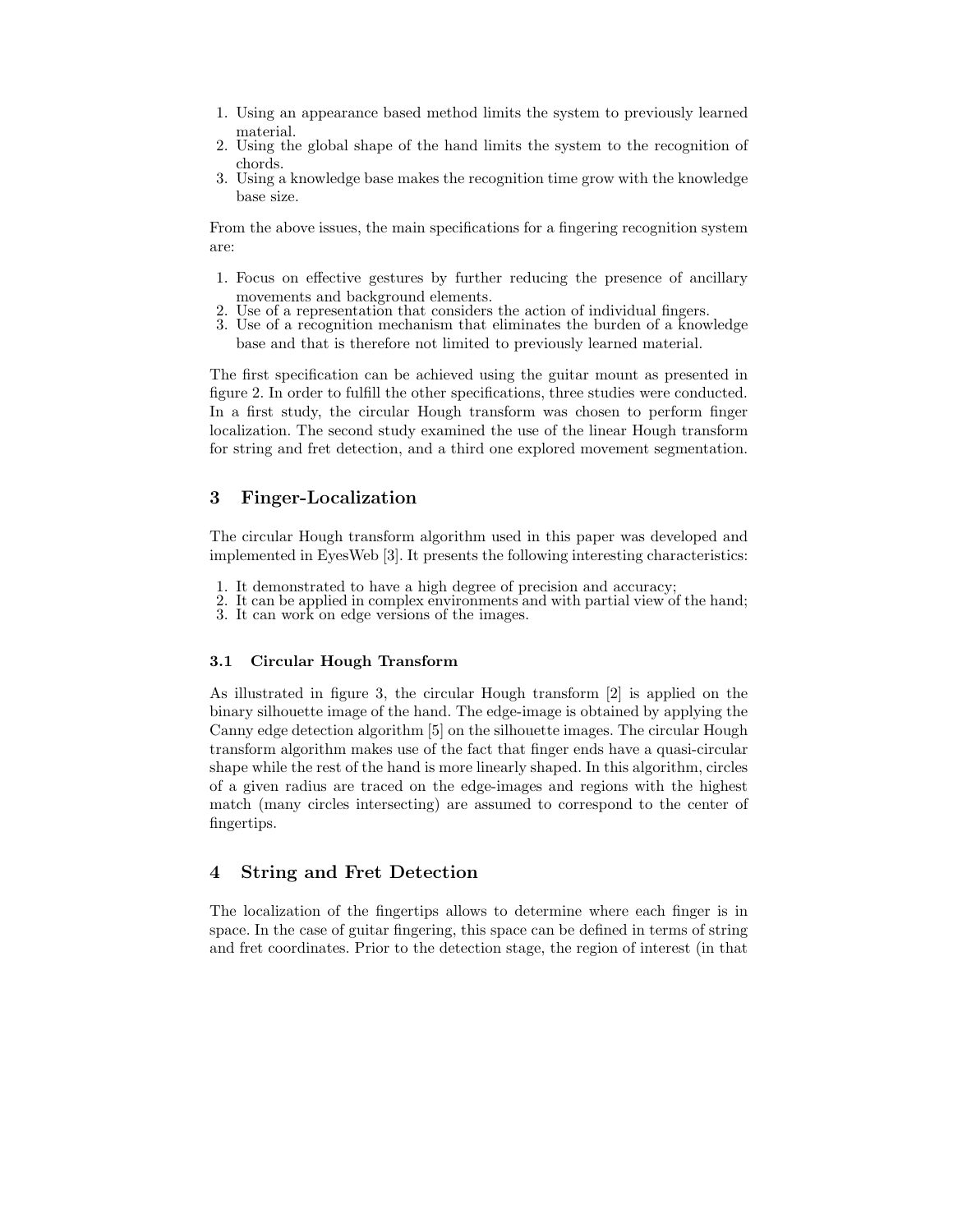

Fig. 3. Fingertip detection using the circular Hough transform algorithm

case the guitar neck) must be located in the image. Once the neck has been located, the strings and frets are segmented from the grayscale neck image by applying a threshold. A vertical and a horizontal Sobel filter are applied on the threshold image to accentuate the vertical and horizontal gradients. A Linear Hough Transform [2] is then computed on the two Sobel images. The linear Hough transform allows detection of linearity in a group of pixels, creating lines. These lines are then grouped by proximity to determine the position of the six strings and of the frets. Once this is done, it is possible to create a grid of coordinates to which fingertip positions will be matched.

## 5 Movement Segmentation

Movement segmentation is essential to detect fingering positions during significant portions of the playing process (i.e. when notes are played and not during transitions between two notes or chords). Furthermore, in order to save computer resources, this segmentation must be done early in the global process so that subsequent analysis steps are not performed unnecessarily. Movement segmentation is used to separate the nucleus phase of the gesture from the preparation and retraction phase [15].

In the preliminary analysis, movement segmentation was done by applying a threshold on the motion curve (figure  $4(a)$ ) generated by the computation of the pixel difference between each frame. The characteristic lower velocity phase of the nucleus was easily detected between each chord. However, in other playing situations, such as when playing a series of notes, the separation between the transition phases and the nucleus is not clear (figure  $4(b)$ ). This is due to a phenomenon called anticipatory placements of action-fingers that has been studied in violin [1] and piano [9]. In these cases, the preparation phase of other fingers occur during the nucleus of the action-finger. Thus the motion is not serial and consequently, the global motion curve does not exhibit clear global minima like in the case for chords. However, local minima can still be observed and detected and they can be assumed to correspond to the moment the note is trigged by the right hand. Local minima are found by computing the second derivative of the motion curve.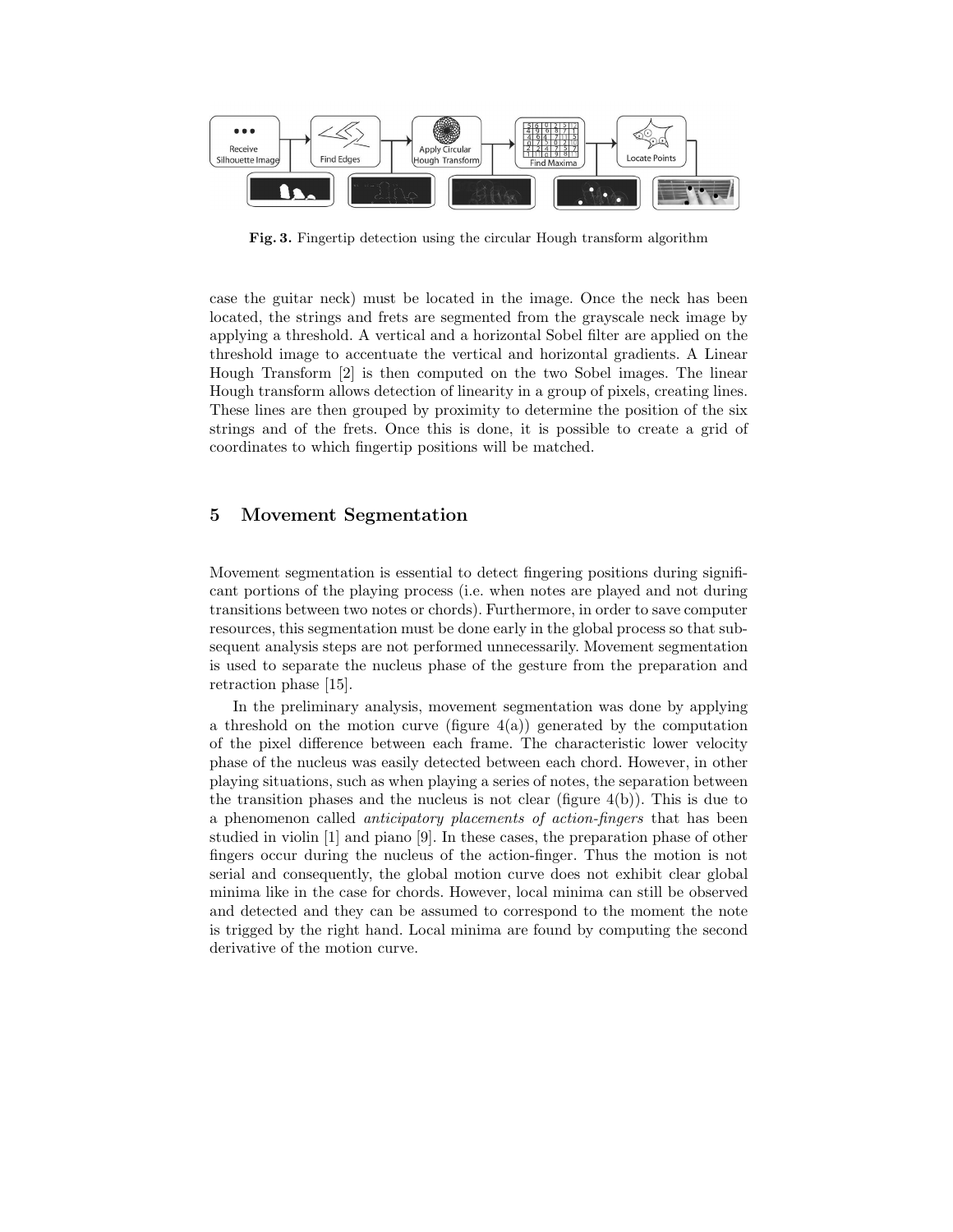

Fig. 4. Motion curve of the left hand of a musician playing musical excerpts: (a) Motion curve of a guitarist playing chords (b) Motion curve of a guitarist playing notes

# 6 Prototype

The prototype was designed to fulfill the requirements for a fingering recognition system highlighted by the preliminary analysis. The focus on effective gestures is partially realized at the hardware level by affixing the camera to the guitar neck, thereby eliminating the motion of the neck caused by ancillary gestures. Elimination of background elements is done by selecting a strict ROI (Region of Interest) around the neck and by applying a background subtraction algorithm on the image. Movement segmentation is performed by finding minima in the motion curve, obtained by computing the pixel difference between each frame. The action of each individual finger is considered using the finger-localization algorithm described above.



Fig. 5. Prototype - algorithm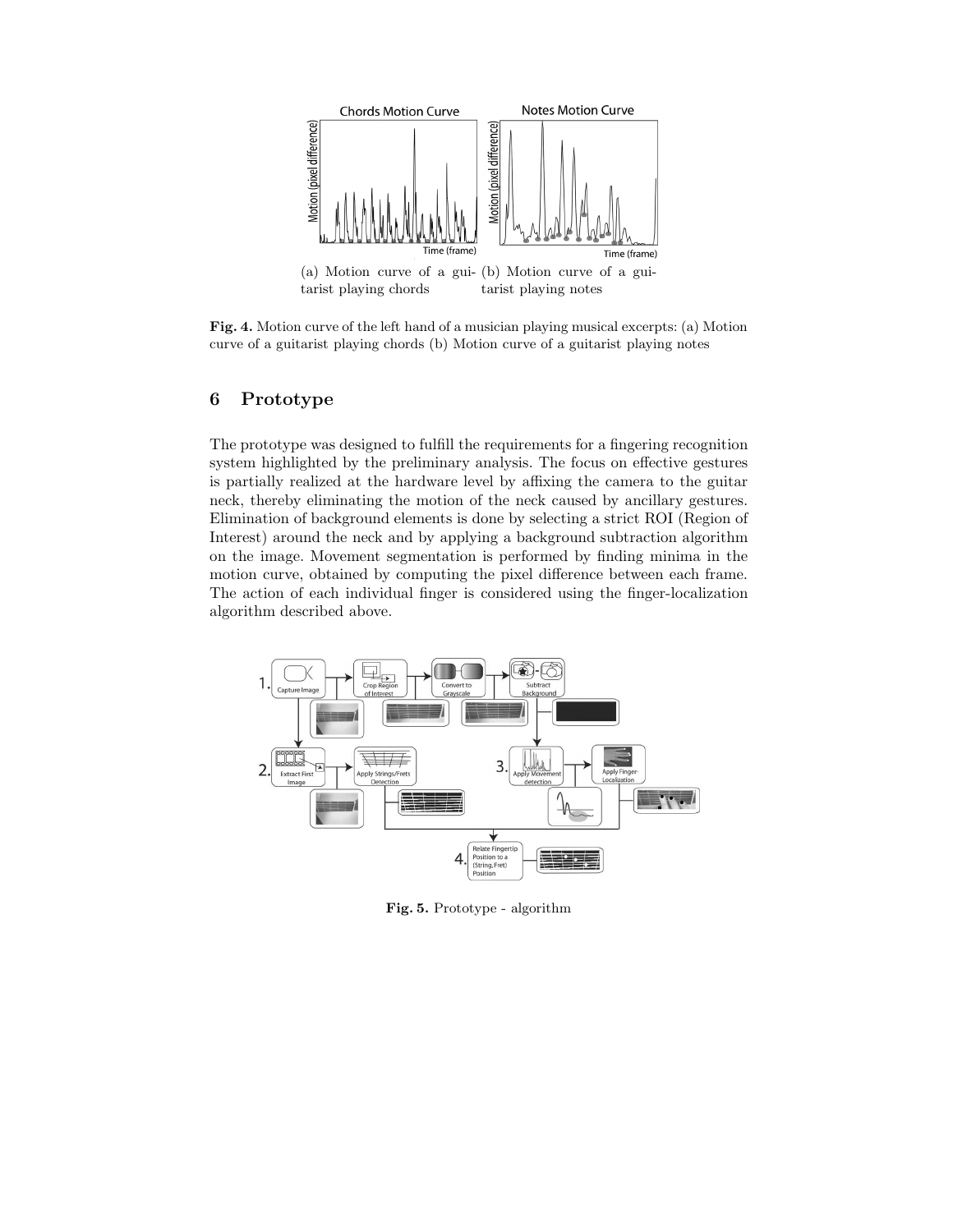# 7 Test Methods

The prototype was tested on three different types of excerpts: the C major scale, the C major chords progression, and a short excerpt of the melody of Beethoven's Ode an die Freude. These excerpts cover the six strings, the three first frets, and are played with the index, middle, and ring fingers. Further tests will be performed in the future to cover the whole camera view fret range and the four fingers. During the test session, the camera was fastened to the neck of a classical guitar. The ROI around the neck for the finger-localization algorithm and for the string and fret detection algorithm was manually selected. The threshold for the finger-localization algorithm and for the string and fret detection components of the string and fret detection algorithm were also manually selected. Finally, the circular Hough transform radius was selected to match the guitarist's fingertip radius. The musician was then asked to play the three chosen excerpts using the fingering displayed on the scores (see [2]). The video images of the playing session were recorded by the camera attached to the neck and by a camera on a tripod in front of the musician. The videos taken with the camera on the guitar mount were then processed in realtime (i.e., without altering the playback speed) in the Eyesweb patch. The videos were also processed manually with the assistance of the musician in order to identify transition phases, note beginnings, and note ends.

# 8 Results

The system and musician's output were compiled in a table (available on the project website: http://www.music.mcgill.ca/∼amburns/masterproject/). Analysis of the results for the three excerpts was automated in order to compare the musician and the system output. Results were compiled in the following way:

- Fingering positions are defined by the musician for the duration of notes and chords. System output during transition phases is consequently not considered (see table 1 lines 69-70 for an example). It is the movement segmentation algorithm's task to eliminate system output during these phases. The results are compiled using the assumption that this task would have been accomplished successfully. The aim of the compiled results is to evaluate the recognition algorithm only. The movement segmentation algorithm is evaluated separately and will be discussed in he discussion section.
- Fingering positions triplets (s#: string number x, f#: fret number x, d#: fin*ger number x*) for open string notes and for unplayed strings are left empty by the musician. In these cases, the positions of the fingertips are considered to be undefined. In a real playing situation fingers will probably be placed somewhere over a *(string, fret)* position in preparation for the next note but this position will not be pressed. The actual prototype can evaluate a fingertip position with respect to the (string, fret) grid but cannot determine if the position is pressed or not. Consequently, the system output is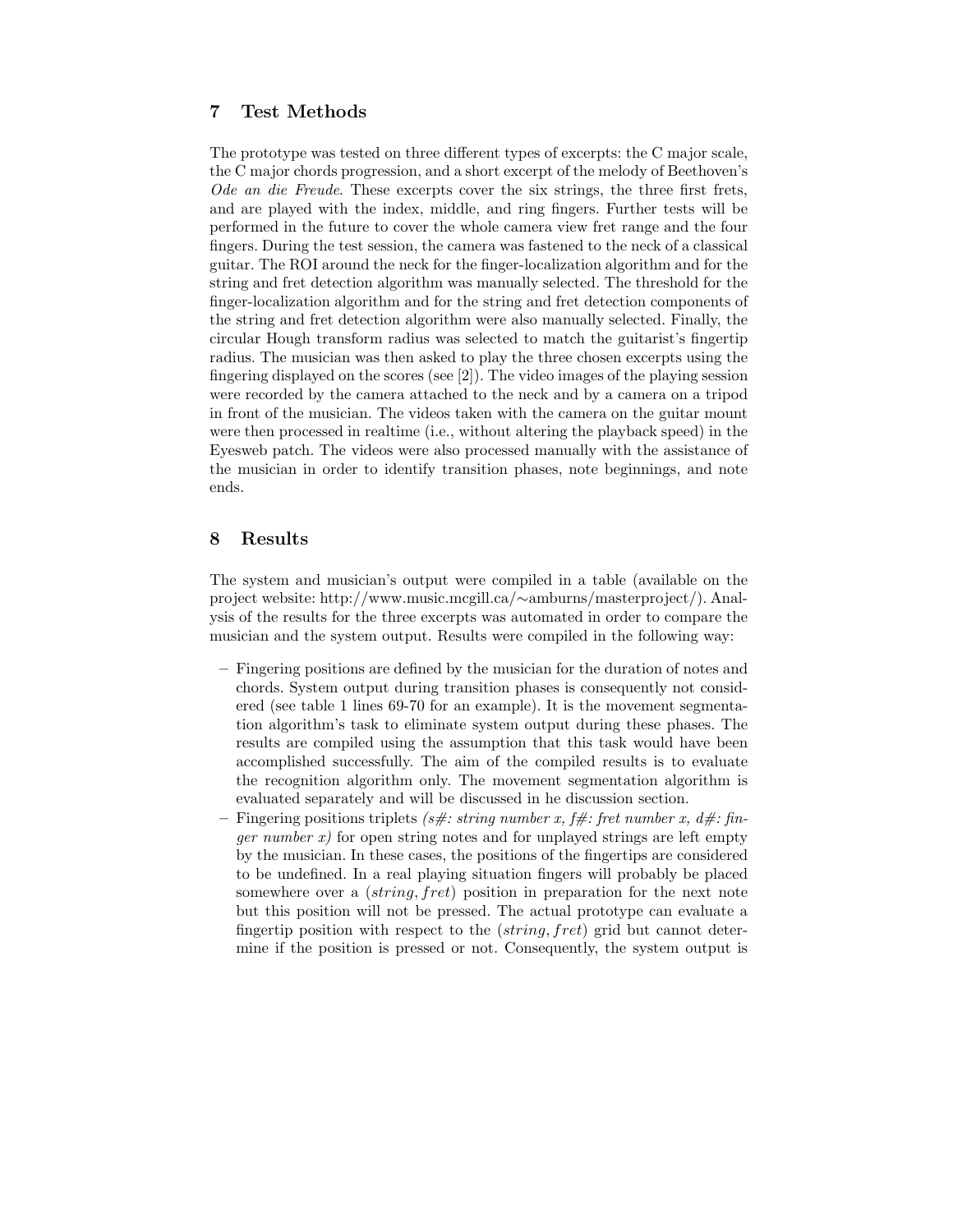not considered during open string positions (see table 1 lines 160-161 and 64-65 respectively for examples).

In short, all the fingering positions left empty by the musician were not considered. All the other positions are considered. A match (displayed in bold) can be partial, if for example, the system correctly identifies only the string or fret, or complete, if the  $(\text{string}, \text{fret}, \text{finger})$  triplets of the musician and system output are identical (see table 1 lines 171-172).

|       |            |                                                                         | Output                |                           |           |                      |  |  |
|-------|------------|-------------------------------------------------------------------------|-----------------------|---------------------------|-----------|----------------------|--|--|
| Frame | Phase      | Output type $(s1, f1, d1)$ $(s2, f2, d2)$ $(s3, f3, d3)$ $(s4, f4, d4)$ |                       |                           |           |                      |  |  |
| 64    | D          | Musician                                                                |                       |                           |           |                      |  |  |
|       |            | System                                                                  | (2, 1, 1)             | (2, 2, 2)                 | (4, 3, 3) | (1, 4, 4)            |  |  |
| 65    | D          | Musician                                                                |                       |                           |           |                      |  |  |
|       |            | System                                                                  | (2, 1, 1)             | (2, 2, 2)                 | (3, 3, 3) |                      |  |  |
| 69    | Transition | Musician                                                                |                       |                           |           |                      |  |  |
|       |            | System                                                                  | (3, 1, 1)             | $(1, 0, \overline{2})$    | (4, 2, 3) | (4, 3, 4)            |  |  |
| 70    | Ε          | Musician                                                                |                       | (4, 2, 2)                 |           |                      |  |  |
|       |            | System                                                                  | (4, 1, 1)             | $\overline{4}, 2, 2)$     | (4, 3, 3) | (1, 3, 4)            |  |  |
| 160   | G7         | Musician                                                                | 1, 1, 1               | $({\bf 5},\,{\bf 2},\,2)$ | (6, 3, 3) |                      |  |  |
|       |            | System                                                                  | 1, 1<br>$\mathbf{1},$ | $({\bf 5},\,{\bf 2},\,2)$ | (6, 3, 3) |                      |  |  |
| 161   | G7         | Musician                                                                | (1, 1, 1)             | (5, 2, 2)                 | (6, 3, 3) |                      |  |  |
|       |            | System                                                                  | $\bar{1}, 1, 1)$      | $\overline{5}, 2, 2)$     | (6, 3, 3) | $\overline{(4,3,4)}$ |  |  |
| 162   | G7         | Musician                                                                | (1, 1, 1)             | $\overline{5}$ , 2, 2)    | (6, 3, 3) |                      |  |  |
|       |            | System                                                                  | (1, 1, 1)             | (1, 1, 2)                 | (5, 2, 3) | (6, 3, 4)            |  |  |
| 171   | G7         | Musician                                                                | (1, 1, 1)             | (5, 2, 2)                 | (6, 3, 3) |                      |  |  |
|       |            | System                                                                  | 1, 1, 1               | (5, 2, 2)                 | (6, 3, 3) | (4, 3, 4)            |  |  |
| 172   | G7         | Musician                                                                | 1, 1, 1               | (5, 2, 2)                 | (6, 3, 3) |                      |  |  |
|       |            | System                                                                  | (1, 1, 1)             | (6, 2, 2)                 | (6, 3, 3) | (4, 3, 4)            |  |  |

Table 1. (64-65) Example of an open string "fingering". Since this D is played on the open 4th string, all finger positions are undefined and cannot be identified by this prototype. (69-70) Example of the output during a transition to E. On frame 70, E fingering is correctly recognized by the prototype. (160-161) Example of an undefined fingering position. In the G7 chord only the three first finger positions are defined, the little finger does not participate in the chord, consequently its position is undefined and is not considered for a match. Both frames 160 and 161 are perfect matches. (162) Example of the detection of a false fingertip. The system is detecting two fingertips on the first string and fret. This causes the detection of the fifth string, second fret and sixth string, third fret to be shifted to the third and fourth fingers. (171-172) Example of a complete and partial match. On frame 171, the G7 chord is completely recognized while on frame 172 the string of the second finger is not correctly identified.

Table 2 presents the results for each excerpt classified by fret and string. This allows observation of variations in the degree of recognition between the different regions of the guitar neck. A recognition rate NA means that this string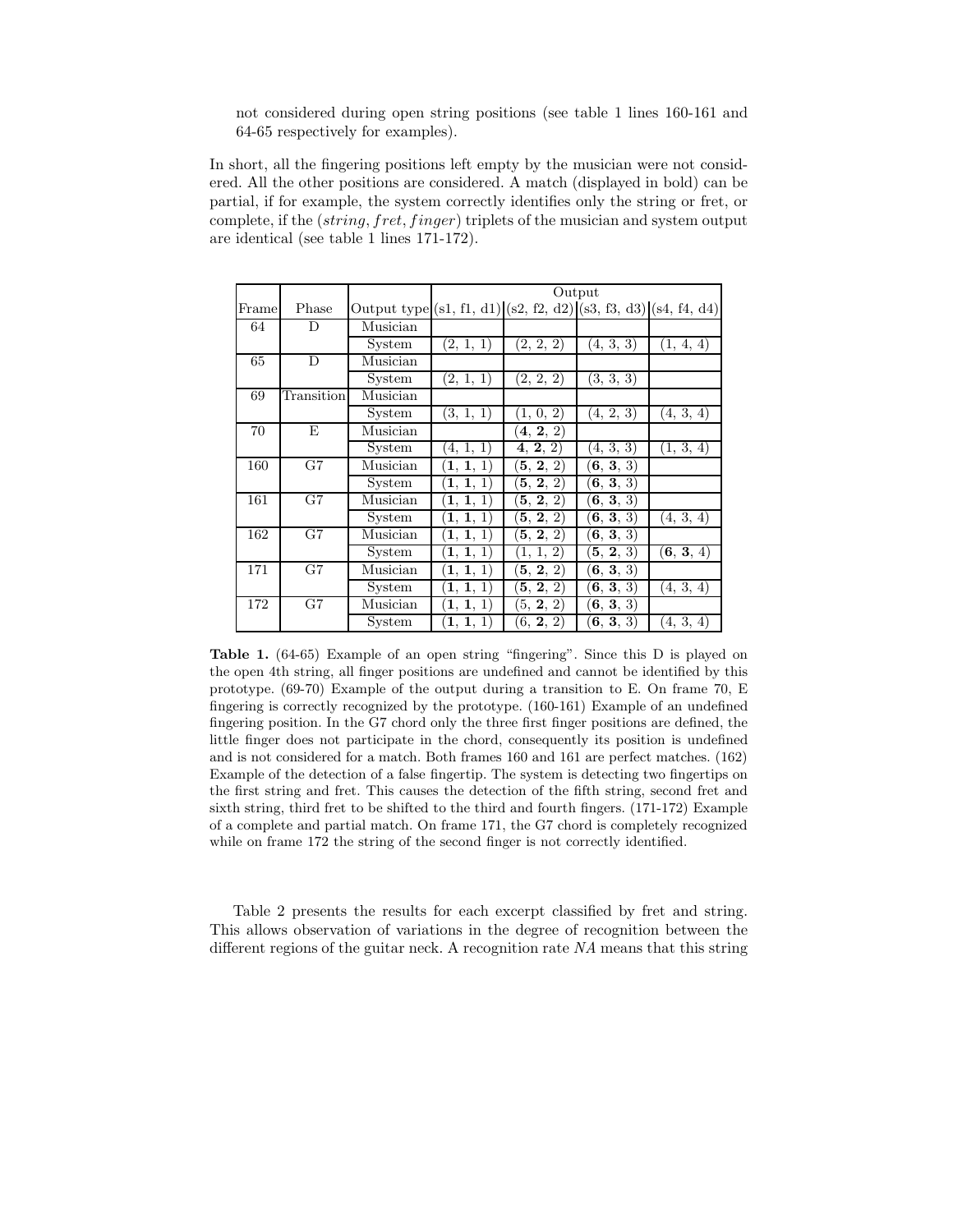|                                                                                                                  | Fret                                                  |                |         | String |                                |                 |     |                   | Complete |           |
|------------------------------------------------------------------------------------------------------------------|-------------------------------------------------------|----------------|---------|--------|--------------------------------|-----------------|-----|-------------------|----------|-----------|
|                                                                                                                  |                                                       | $\overline{2}$ | 3       |        | $\overline{2}$                 | 3               | 4   | 5                 | 6        | fingering |
|                                                                                                                  | $(\%)$                                                | $\%$           | $(\% )$ | $\%$   | $\mathscr{C}_0$                | $\mathscr{C}_0$ | (%) | $\mathcal{C}_{0}$ | $(\%)$   | $(\%)$    |
| Chords progression $(100.0 \mid 76.9 \mid 56.0 \mid 92.7 \mid 62.5 \mid 24.4 \mid 27.3 \mid 24.2 \mid 84.2 \mid$ |                                                       |                |         |        |                                |                 |     |                   |          | 14.0      |
| Scale                                                                                                            | 100.0   79.0   63.8   NA   100.0   87.5   64.7   19.2 |                |         |        |                                |                 |     |                   | NA       | 34.2      |
| Ode An die Freude 100.0 85.4 75.9 NA                                                                             |                                                       |                |         |        | 79.2   70.3   24.3   33.3   NA |                 |     |                   |          | 51.6      |
| Total                                                                                                            | $100.0 80.3 67.4 92.7 66.7 59.2 28.9 22.5 84.2 $      |                |         |        |                                |                 |     |                   |          | 40.2      |
|                                                                                                                  |                                                       | 76.2           |         | 48.2   |                                |                 |     |                   |          |           |

Table 2. Recognition rate per string and fret

or fret was not played in this musical excerpt. The last line outlines the total recognition rate for each fret and string and the total recognition rate for all frets and all strings. Finally, the complete fingering column presents the recognition rate of a complete fingering (all the *(string, fret, finger)* triplets composing a chord or a note).

## 9 Discussion

### 9.1 Missed or Extra Fingertips Detection

More than eighty percent of the errors are caused by the detection of false fingertips or by the non-detection of a fingertip. The first type of error is caused by phenomena such as string vibration, shadow or reflection due to lighting variation, and variation in the guitar neck color, due, for instance, to aging of the instrument. These phenomena create noise that can be misinterpret as a circular shape by the Hough transform. These errors are difficult to solve but in some cases – like the one illustrated in table 1 line 162– they could be solved by applying rules like forbidding the detection of two fingers on the same (string, fret) position. Problems due to lighting variations could potentially be solved using an infrared camera together with a ring of infrared LEDs providing a constant lighting. The second type of errors is mostly due to partial or total occlusion of a finger by another finger or by deformation of the quasi-circular shape of the fingertips due to the camera angle. These errors also cause the (string, fret) position to be attributed to the wrong finger and in the worst case – for instance, when two fingers play the same fret on two different strings– a fingering position will completely be omitted. These errors are difficult to solve since they require more than small modifications of the setup. They could potentially be solved algorithmically by estimating fingertip trajectories from the previous non-occluded images or by locating the non-occluded part of the finger and estimating the tip position from it.

### 9.2 Strings Spacing

Due to the placement of the camera, the space between the strings is smaller for the upper strings  $(E, A, D)$  than for the lower strings  $(G, B, E)$ , affecting the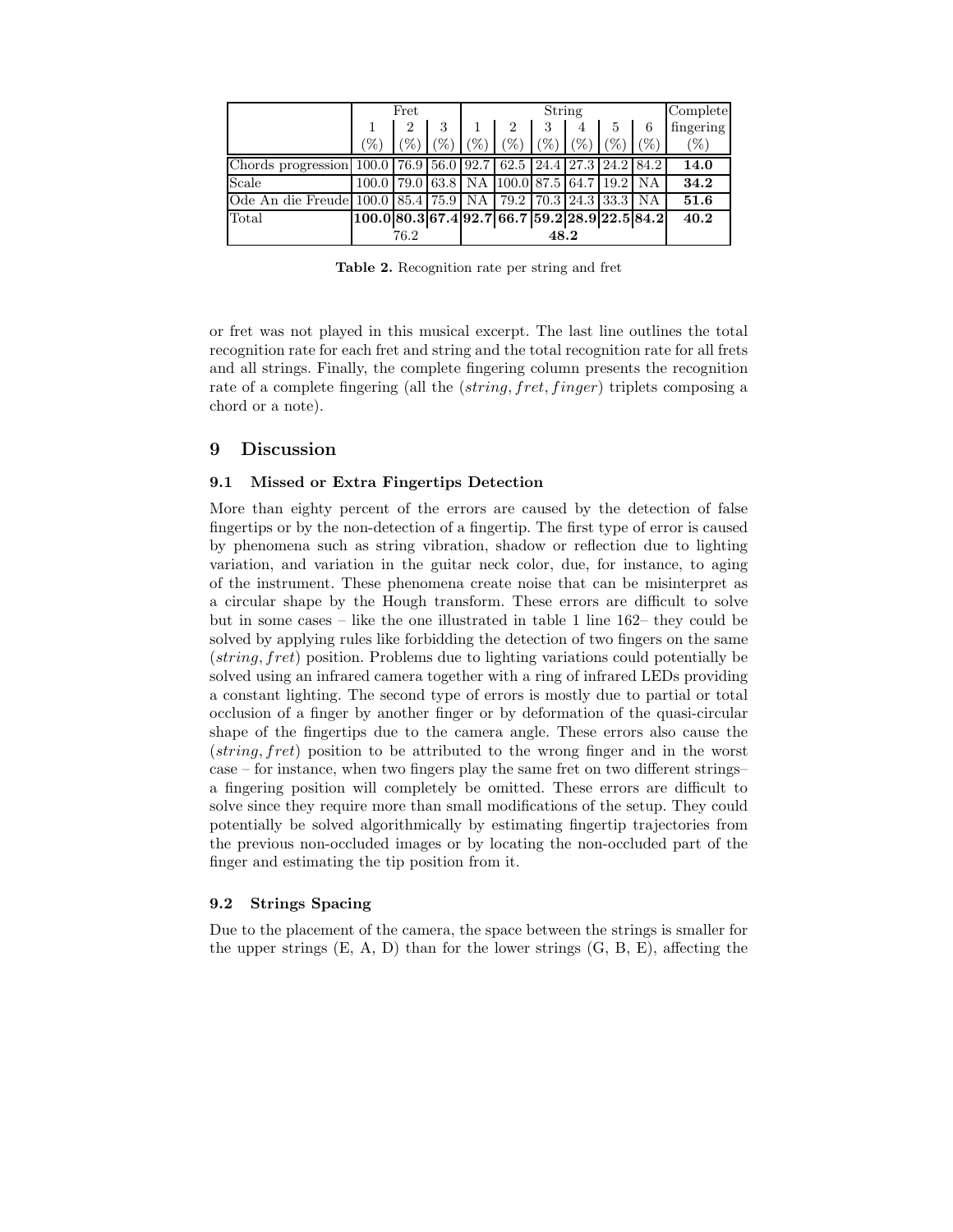accuracy of the recognition system. The angle of the camera also affects the quasicircular shape of the fingertips making these appear flatter and consequently more likely to be missed by the Hough transform as explained previously. In fact, it is possible to observe a decrease in the recognition rate from string 1 (high pitch) to string 5 (low pitch). The sixth string seems to be recognized better. This might be due to the fact that it is the last string, consequently fingertips that are found above it will also be quantized to the sixth string. As explained in  $[3, 2]$ , the circular Hough transform has an accuracy of  $5 + (-2)$  pixels with respect to color marker references placed at the center of the fingertip. The resolution of the camera used in this prototype is 640x480 pixels, giving a 610x170 pixels neck region in our tests. The distance between the E (low pitch) and A strings is of 12 pixels at the first fret and 17 at the fifth fret. Between the B and E (high pitch) strings, the distance is 16 and 20 pixels for the first and fifth fret, respectively. In the worst case the finger-localization algorithm error exceeds half the space between the upper strings and the fingertip center is detected above the string, resulting in the fingertip being quantized one string above its real position. However, since this problem happens less frequently with high-pitched strings, where the distance between two strings is larger, the problem could have been solved using a higher-resolution camera. The higher recognition rate for the fret positions where the space between two frets is much larger also tends to confirm this hypothesis.

#### 9.3 Guitar Neck Image Deformation

From table 2 it can also be observed that there is a small decrease in the fret recognition rate from left to right. This problem might be due to the camera angle that creates a deformation of the neck image and of the fingertips' shapes or to the angle at which the musician attacks the different frets. The neck image deformation or some attack angles can cause the fingertip center to appear slightly to the right of the fret. The chosen quantization method will therefore quantize the fingertip to the neck fret position. This problem could potentially be solved by applying a perspective correction algorithm to straighten the image. Perspective correction might also help to reduce the ''missing fingertips" type of error.

### 9.4 Movement Segmentation Error

The method of thresholding the motion curve presented in section 5 works for chords, and the assumption was that it would have been possible to detect minima in the motion curve of sequences of notes, but this assumption failed. It is either because the assumption is wrong, and consequently it might not be possible to rely on the left-hand image only for movement segmentation, or because the motion curve would need further high-pass filtering to remove small variations that cause minima unrelated to the note nucleus and generate false segmentation. The second hypothesis is the preferred one since it was possible to located minima at the note nucleus by visual inspection of the motion curve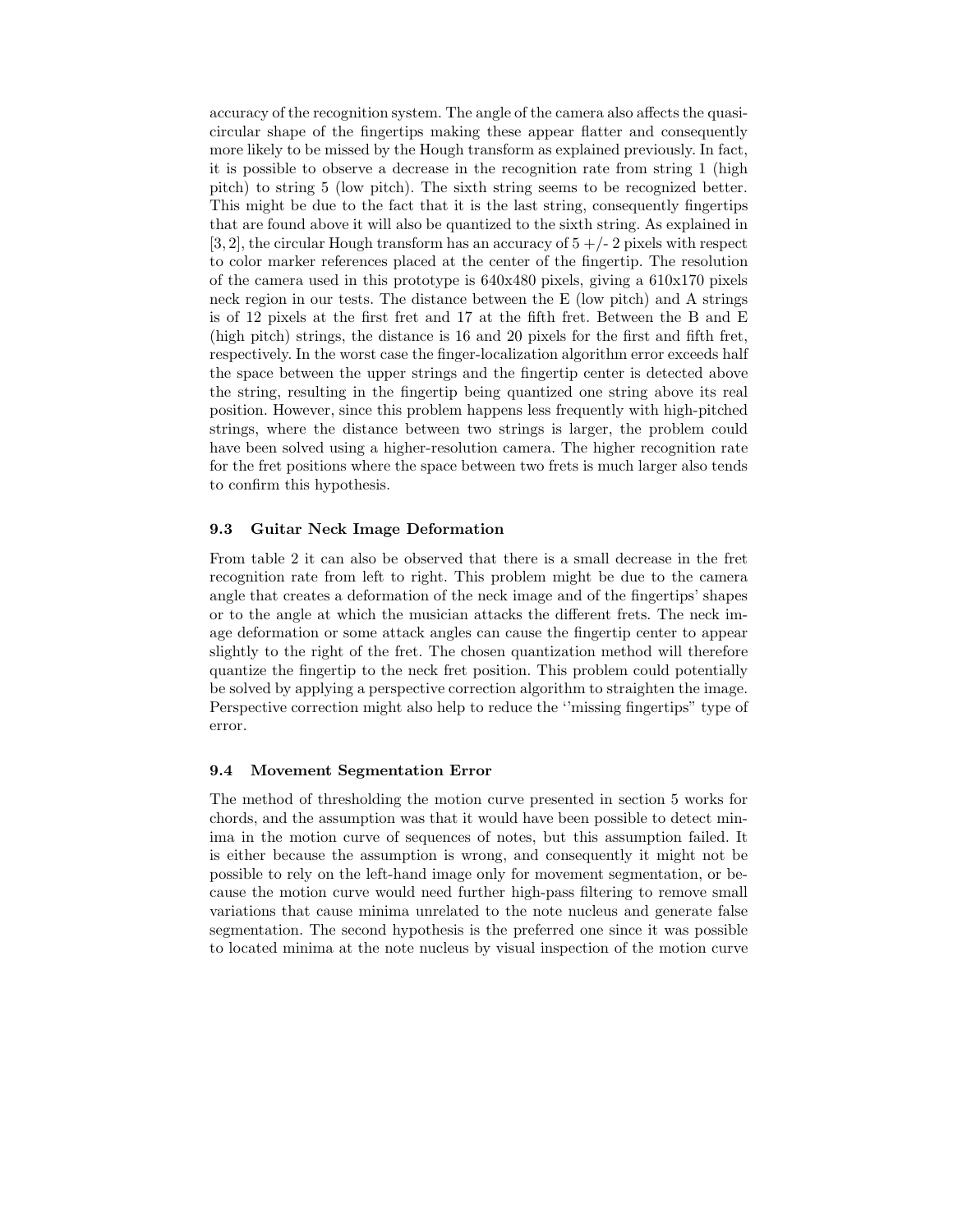as seen in figure 4(b). Further tests are required to draw a definitive conclusion on this matter.

# 10 Conclusion

This prototype meets most of the requirements for a realtime guitarist fingering retrieval system, namely:

- The system outputs the musician's solution and consequently accounts for all aspects of the fingering choice.
- The system does not require any preliminary information or analyses of the musical excerpt, it reads the fingering solution directly from the musician execution of the excerpt.
- The system is non-obtrusive, the musician does not need to adapt his playing style or to wear special devices. Only the weight of the guitar mount can be disturbing but this could be solved by using a lighter camera-mount setup.
- The system is composed of a regular webcam on a mount and is easy to affix to the guitar. The software requires only a few manual settings that could be possible to automate in the future version. The system is therefore accessible in terms of cost and ease of use. However, further testing is still required to conclude on the reproducibility of the results for a variety of guitars.

Although the recognition rate for chords is low, this algorithm demonstrated the potential for the use of computer vision to solve the fingering problem. In fact, by detecting individual fingers, it is possible to obtain partial fingering information. For instance two notes of a three note chord are solved, or (string, fret) coordinates are correctly recognized but are attributed to the wrong finger. In some cases, it is possible that this partial information could be used to make an educated guess on the complete fingering. Also, as the discussion section highlighted, many of the problems could be solved by small modifications of the hardware and software settings.

# Acknowledgments

The study on finger-localization was realized at InfoMus laboratory, D.I.S.T., Università degli studi di Genova and has been partially supported by funding from the Québec Government (PBCSE), the Italian Ministry of Foreign Affairs, and by the EU 6 FP IST ENACTIVE Network of Excellence. Anne-Marie Burns would like to thank Antonio Camurri for welcoming her as an internship student researcher.

The authors would like to thank the guitarists who participated in the tests: Jean-Marc Juneau, Riccardo Casazza, and Bertrand Scherrer. Thanks also to Mr. Donald Pavlasek, for the conception and implementation of the camera guitar mount.